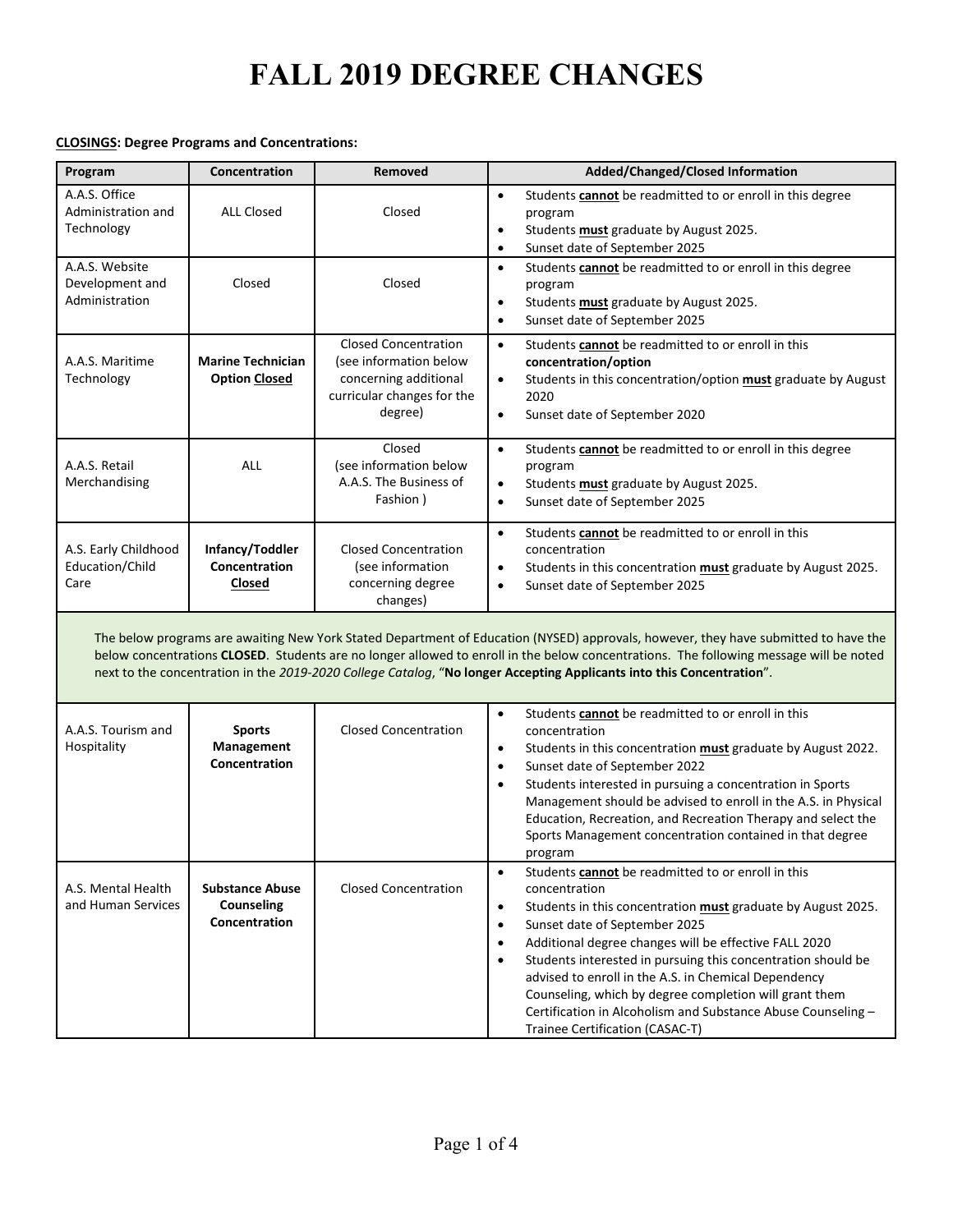#### **CHANGES: Degree/Certificate Programs**

| Program                                   | Concentration | Removed                                               | Added/Changed                                                                                                                                                                                                                                                                                                                             |
|-------------------------------------------|---------------|-------------------------------------------------------|-------------------------------------------------------------------------------------------------------------------------------------------------------------------------------------------------------------------------------------------------------------------------------------------------------------------------------------------|
| A.A.S. Maritime<br>Technology             | N/A           | <b>Required Core: LPS</b><br>EPS 3200                 | Students can take ANY Earth and Planetary (EPS) course list<br>$\bullet$<br>under Life and Physical Sciences (LPS) to meet the Required<br>Core: LPS<br>Student are required to take: MT 5600, MT 5700, and MT 5800<br>$\bullet$<br>under Degree (Major) Requirements<br>Elective Credits were updated from 4-8 to 0 credits<br>$\bullet$ |
| A.S. Biology                              | <b>ALL</b>    | Required Core: MQR<br><b>MAT 1400</b>                 | MAT 900 is now listed as fulfilling Required Core - MQR<br>$\bullet$<br>MAT 1400 is now listed as fulfilling Flexible Core $-$ Scientific<br>$\bullet$<br>World<br>CHM 1100 is now listed under Degree (Major) Requirements<br>$\bullet$<br>Elective Credits were updated from 10-11 to 7-8 credits                                       |
| A.S. Chemical<br>Dependency<br>Counseling | N/A           | N/A                                                   | PSY 1100 is now required to fulfill Flexible Core: Scientific World<br>$\bullet$<br>as this program now has a waiver to require particular courses<br>in the Common Core, otherwise more than the minimum<br>credits for the degree may be necessary                                                                                      |
| A.S. Education<br><b>Studies</b>          | ALL           | Liberal Arts Elective<br>under Degree<br>Requirements | PSY 1100 is now required under Degree (Major) Requirements<br>$\bullet$<br>Elective Credits have been update from 0-12 to 1-12 credits<br>$\bullet$                                                                                                                                                                                       |
| Certificate in<br><b>Culinary Arts</b>    | N/A           | Option of CA 5000 or CA<br>6000                       | CA 990 has been added to the requirements, replacing the<br>$\bullet$<br>option of taking either CA 5000 or CA 6000                                                                                                                                                                                                                       |

#### **SIGNIFICANT: Degree Changes Require Outline**

| Program                                            | Concentration                                                         | Removed                     | Added/Changed                                                                                                                                                                                                                                                                    |
|----------------------------------------------------|-----------------------------------------------------------------------|-----------------------------|----------------------------------------------------------------------------------------------------------------------------------------------------------------------------------------------------------------------------------------------------------------------------------|
| A.A. Liberal Arts                                  | <b>New Concentration</b><br><b>Political Science</b>                  | N/A                         | Addition of a Political Science Concentration (see below for<br>$\bullet$<br>outlined changes.                                                                                                                                                                                   |
| A.A.S. Culinary<br>Arts                            | <b>New Concentrations</b><br>1. Culinary Arts<br>2. Baking and Pastry | N/A                         | Addition of two concentrations within the degree (see below<br>$\bullet$<br>for outlined changes)<br><b>Culinary Arts</b><br>1.<br><b>Baking and Pastry</b><br>2.                                                                                                                |
| A.A.S. The<br><b>Business of</b><br>Fashion        | N/A                                                                   | N/A                         | Replaces the A.A.S. Retail Merchandising<br>٠<br>One program, no concentration<br>Significant program changes (see below for outlined changes)                                                                                                                                   |
| A.S. Early<br>Childhood<br>Education/Child<br>Care | <b>ONE Degree</b><br>Program                                          | <b>Closed Concentration</b> | Students cannot be readmitted to or enroll the Infancy/Toddler<br>$\bullet$<br>concentration<br>Students enrolled in Infancy/Toddler concentration must<br>٠<br>graduate by August 2025.<br>Sunset date of September 2025<br>New Changes $=$ One program, No concentrations<br>٠ |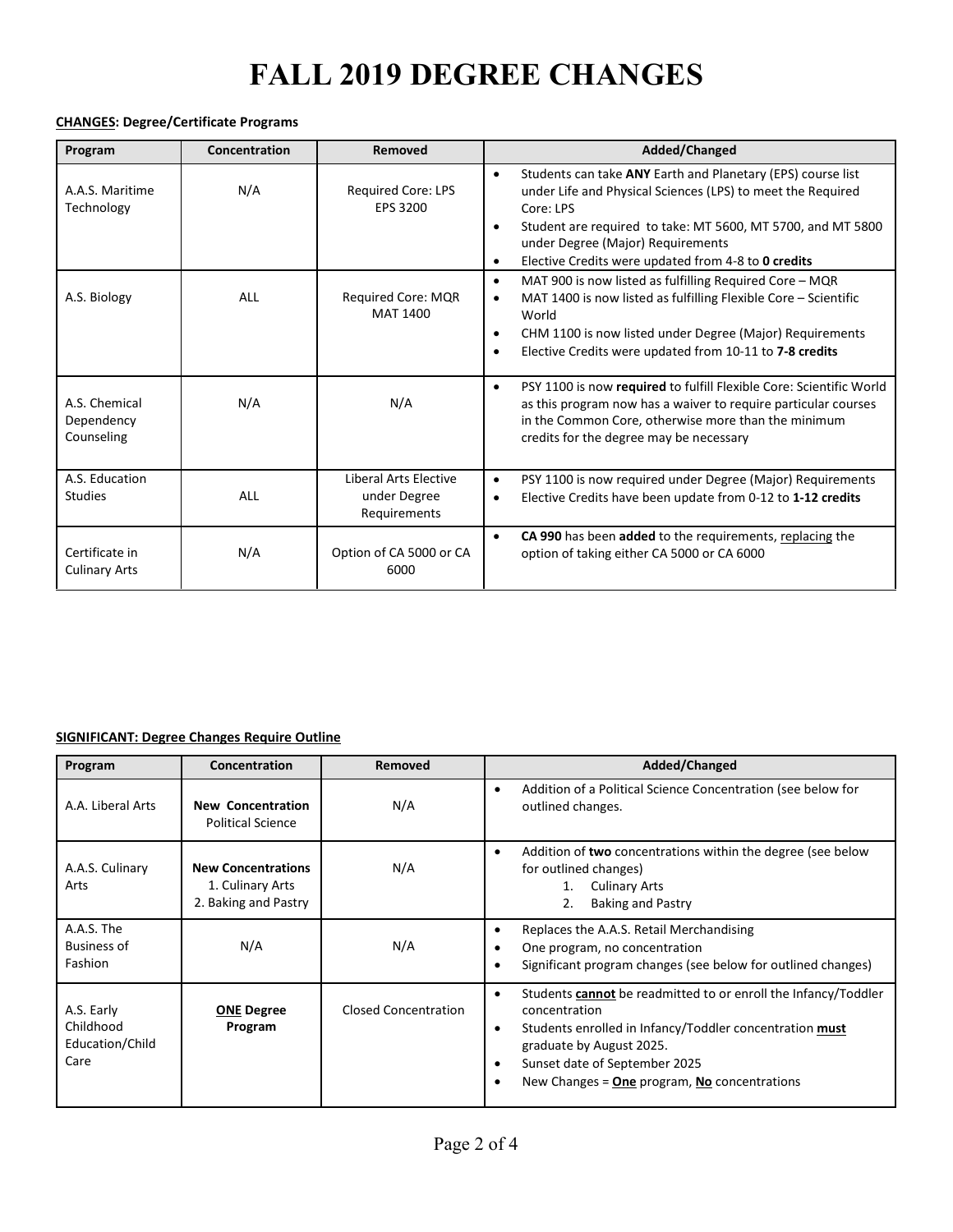## **POLYSOMNOGRAPHIC TECHNOLOGY: CHANGES TO ADMISSION AND RETENTION CRITERIA**

**A.A.S. Polysomnographic Technology**  HEGIS: 5299

PROGRAM CODE: 36624

**Change: Addition of Admission Criteria for A.A.S. Polysomnographic Technology (Effective: FALL 2019)**

**All first-time freshman and transfer students are enrolled as Liberal Arts (A.A.) students.** 

**Admission Criteria:**

**To be considered for the Polysomnographic Technology program, students must comply with the following:**

**1. Pass the CUNY Assessment Tests in Reading, Writing, and Math or satisfy all requirements for existing developmental coursework.**

**2. Students must complete BIO 1100, MAT 900, and PSG 100 with a minimum grade of "C"**

**3. Formal interview with the Program Director**

### **Retention Criteria**

Criteria for retention in the Polysomnographic Technology Program mandates that students:

**1**. Earn a minimum of **a** "C" **grade** in all **required courses (both PSG and general education)** 

**2**. Earning less than a "C" grade in **any** course, may repeat the course ONE TIME (subject to space availability) and must earn at least a grade of "C" in the repeated course.

**3**. Earning a grade of less than "C" in any repeated course **the student** will be dismissed from the Polysomnographic Technology Program.